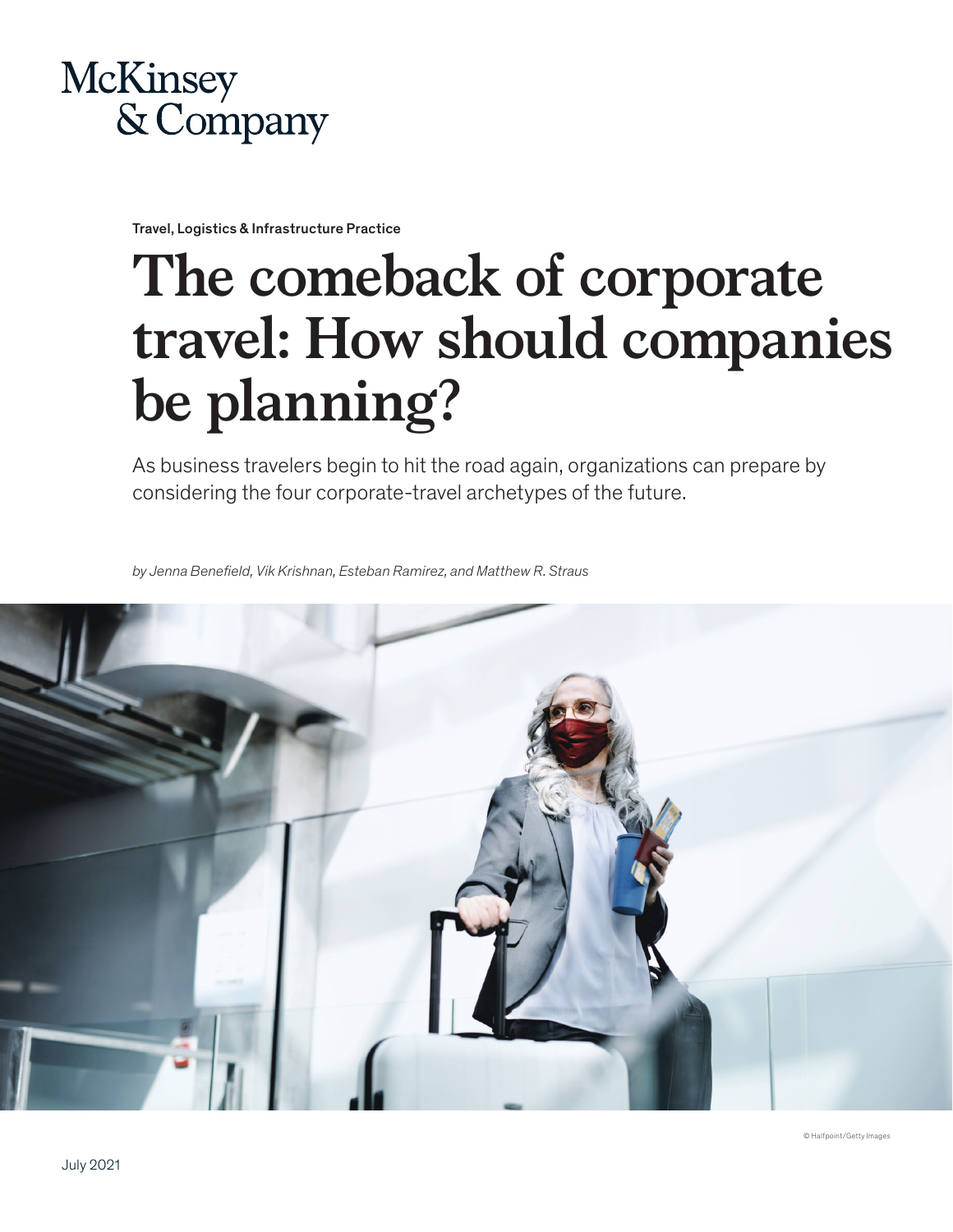It seems that, finally, the light at the end of the pandemic tunnel is in sight—at least in some parts of the world. In 2020, total global business travel expenses contracted by 52 percent, while managed corporate-travel spending in the United States plummeted 71 percent, or \$94 billion. Last year, when we reported on the impact of COVID-19 on corporate travel, we projected that the road to recovery would be a long and uneven one.

Much has changed since then, thanks largely to progress on the vaccination front. Even though there's much debate surrounding the timing of herd immunity in the United States, it's indisputable that vaccination rates are on the rise across the country. At the time of writing, more than 40 percent of the US population has been fully vaccinated, with more than 50 percent having received at least one dose. Companies are starting to bring employees back to offices. Corporate executives are planning in-person meetings and gatherings with customers and colleagues.

In light of new developments, to what extent will videoconferencing replace business trips? How should corporations prepare for the next phase of business travel? While our insights from last year still hold, we've sharpened our understanding of how business leaders could be thinking about the postpandemic role of corporate travel. In this article, we identify four categories of business travelers the "never left," the "never returning," the "fear of missing out" (FOMO), and the "wait and see" segments—and provide recommendations for how key players in the corporate-travel ecosystem can make effective plans in this context.

#### **What's changed: Increased vaccination is expanding flexible work arrangements**

The most significant change shaping our thinking about the return of corporate travel is the rising vaccination rates in the United States and Europe. We project that the United States and the United Kingdom will slowly transition toward normalcy in mid-2021, with the rest of the European Union following shortly after (Exhibit 1).

#### Exhibit 1

# Herd immunity for the US will most likely to occur in Q3 or Q4. **Herd immunity for the US will most likely to occur in Q3 or Q4.**

#### Probability of herd immunity<sup>1</sup> to COVID-19 pandemic, by quarter

| Before reaching some<br>herd immunity<br>Transition to normalcy<br>under way |    | Q3 2021<br>In the US and UK, parts of the country<br>are most likely to reach herd immunity |         |                                                                           | After reaching some herd immunity<br>There will likely be ongoing risk due to<br>pockets of lower immunity and potential<br>for immunity-evading variants |  |     |
|------------------------------------------------------------------------------|----|---------------------------------------------------------------------------------------------|---------|---------------------------------------------------------------------------|-----------------------------------------------------------------------------------------------------------------------------------------------------------|--|-----|
|                                                                              |    |                                                                                             | Q4 2021 | In the EU, parts of the country are<br>most likely to reach herd immunity |                                                                                                                                                           |  |     |
| 2021                                                                         | OS | Ο3                                                                                          | ( )4    | 2022                                                                      |                                                                                                                                                           |  | `)⊿ |

Note: As of March 23, 2021.

'Herd immunity to a pathogen is achieved when a sufficient portion of a population is simultaneously immune to prevent sustained transmission. The threshold to<br>achieve it is governed by a number of factors, including the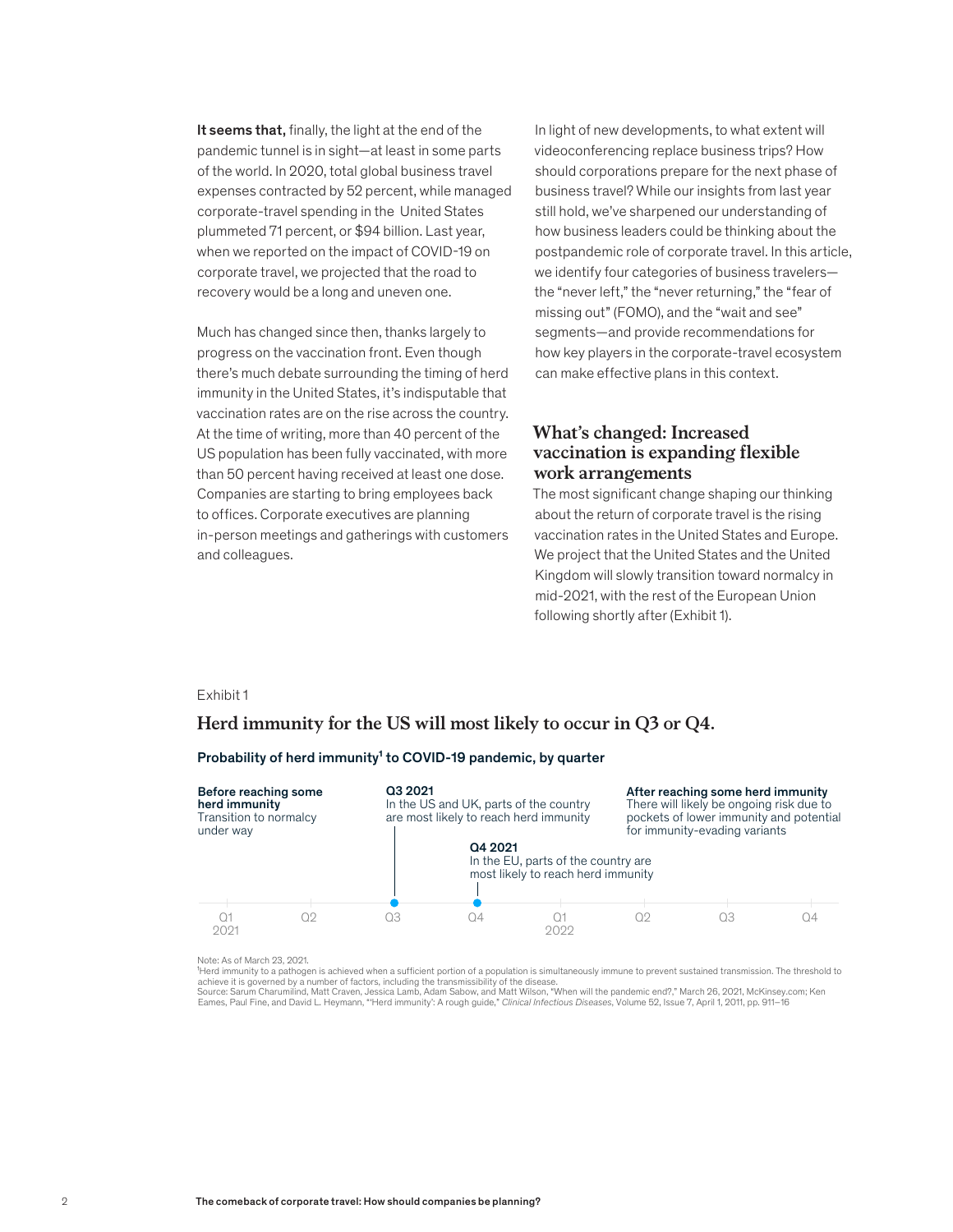Notwithstanding the risks presented by new virus strains and limited visibility into the duration of vaccine immunity, rising vaccination rates are ameliorating some of the travel anxiety. Many organizations are now proactively figuring out the future of work—which includes the role of business travel.

For many companies, COVID-19 has proven that more workplace flexibility is possible. Around 70 percent of executives said their companies will employ more temporary workers than before the pandemic, and 72 percent of executives report that their companies have started to adopt permanent remote-working arrangements for a subset of their employees. Nearly 40 percent of the workforce in the United States has the potential to work from anywhere. These signals and others suggest that many organizations are reevaluating working and organizational arrangements, including when, why, and how their employees should hit the road.

There's no consensus, however, among business leaders about what to do with this newfound flexibility, and many organizations have not yet clearly communicated a vision for postpandemic work: around 30 percent of executives in a recent survey say they have not heard about specific plans for corporate travel after the pandemic, while another 28 percent described their companies' plans as vague.

#### **Four key segments in the return of corporate travel**

Breaking down corporate trips into different segments can help travel planners and suppliers plan for the return of corporate travel. We've identified four different business-travel profiles, each sitting at a different point on the travelresilience spectrum. Three indicators were used to define each archetype and determine its position on the spectrum: sector, travel purpose, and whether the trip was domestic or international. For travel purpose, if in-person interactions remain critical for a company, then the more resilient such business trips are. Some assumptions were made on how

likely it was that some forms of corporate travel would recover rather than be substituted by videoconference technology.

The profile mix varies from company to company, and it's possible for all four to coexist within the same organization, although some might feature more prominently in some companies and less in others.

- *The "never left" segment.* On one end of the spectrum, employees for whom travel is deemed essential for conducting business resumed their trips as soon as lockdowns eased. This category accounted for around 15 percent of all corporate travel expenses in 2019 and includes managers in manufacturing companies with a wide distribution of factories and plants and fieldoperation workers. Those who were reluctant to fly opted for rail and private cars instead.
- *The "never returning" segment.* On the other end, business travelers that contributed to onefifth of business travel spending in 2019 present an enticing opportunity for corporations to permanently slash their corporate-travel budgets. Digital adopters who are able to maintain high levels of effectiveness while working remotely may never return to corporate travel. Furthermore, advances made in digital technologies that enhance oversight of outposts have paved the way for corporate travel to be further reduced. For instance, many chain restaurants found ways to minimize corporate travel by replacing in-person visits with virtual alternatives, as well as establishing more local oversight systems. They are likely to want to keep these significant cost savings; although a certain number of business trips will continue after the pandemic even in this segment, they will do so at much lower levels than before.
- *The "fear of missing out" (FOMO) segment.* The bulk of business travel (60 percent of businesstravel expenditure in 2019)—which will likely drive the rebound of corporate travel—will be fueled by the FOMO segment: those traveling to cultivate important client relationships. Small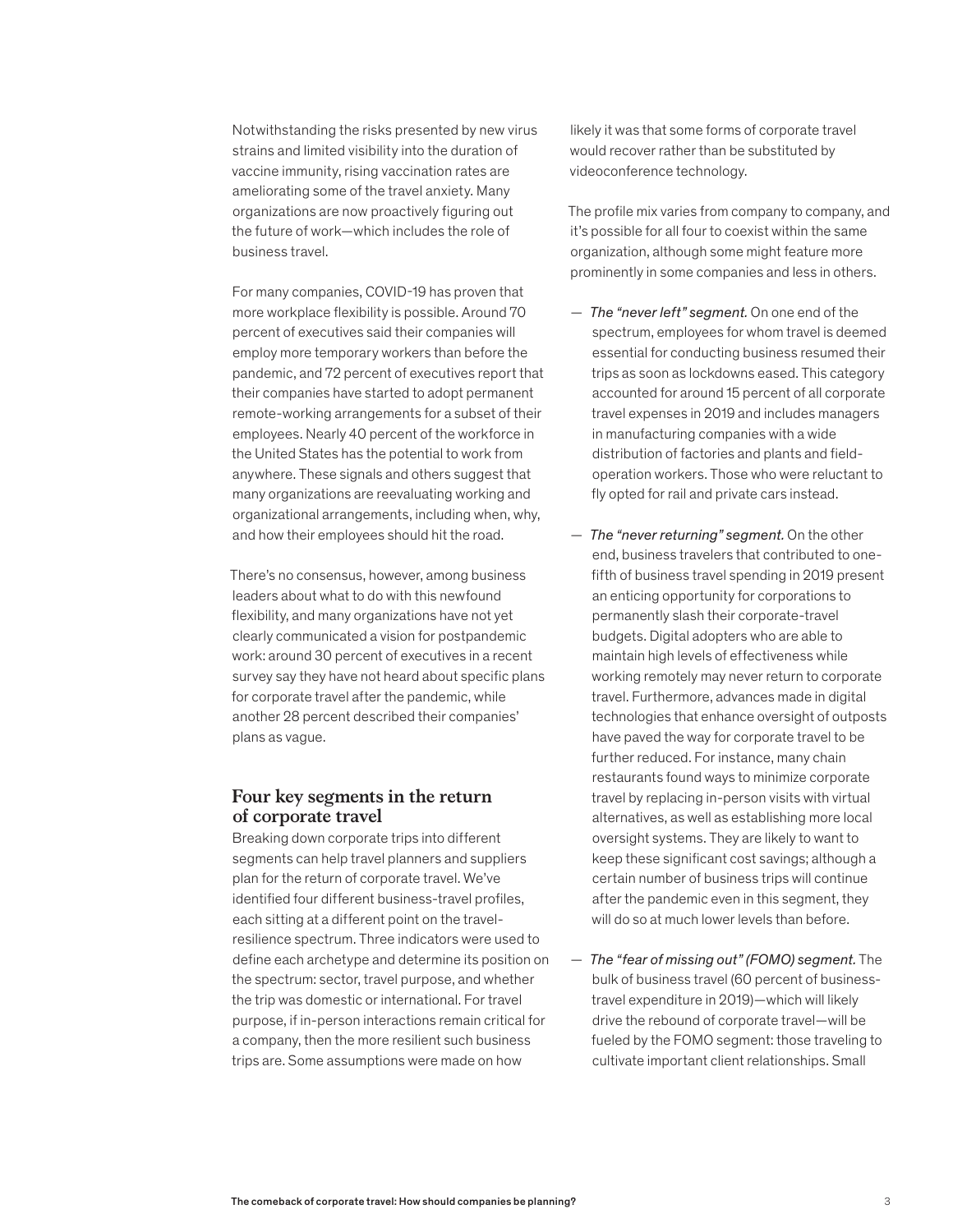and medium-size enterprises (SMEs) will likely increase corporate travel at much faster rates, as they are not subject to the heightened approval process that large enterprises have to follow. SMEs are likely to trigger a domino effect where one company's resumption of business trips will catalyze its rivals' return to work-related travel. Faced with intense competition, different players in the company (leadership, management, staff) coalesce to reinstate corporate travel at scale to seize a first-mover advantage over rival businesses. An April Global Business Travel Association (GBTA) member survey reported that more than 50 percent of respondents are developing or plan to develop a timeline for resuming travel, updated travel policies, or new safety resources and information for travelers.

— *The "wait and see" segment.* This segment consists of workers in relatively noncompetitive industries and roles; it contributed 5 percent of total business-travel spending in 2019. These corporate travelers tend to come from the public sector, professional associations, and nonprofits. During the pandemic, many professional associations were able to hold virtual events to replace in-person conferences and will likely be more cautious in their return to travel.

Taken together, the trajectories of the four travel categories confirm our earlier projection of an uneven recovery for corporate travel. Overall, we can expect a 20 percent reduction in corporate travel spending by 2023.

In addition, it's worth noting that even within these segments, business-travel recovery will vary depending on the purpose and distance of the business trips (Exhibit 2). For instance, even for firms in the "never left" segment, overseas travel to attend international conferences has not returned because of government-imposed restrictions due to public-health concerns. Furthermore, given the uneven rollout of COVID-19 vaccines internationally, the return of international travel may be further suspended in regions with limited or delayed access to vaccines due to sustained publichealth restrictions and/or disease outbreaks. On the flip side, "never returning" business travelers may still make exceptions for key events that are held regionally.

#### Exhibit 2

#### Categorized speed of recovery Regional Domestic by air/train International Sales meeting Internal meeting Travel reason Proximity Fastest Slowest

## Even within these segments, the speed of business-travel recovery will vary by **Even within these segments, the speed of business-travel recovery will vary by**  travel purpose and distance of trips. **travel purpose and distance of trips.**

**Conferences**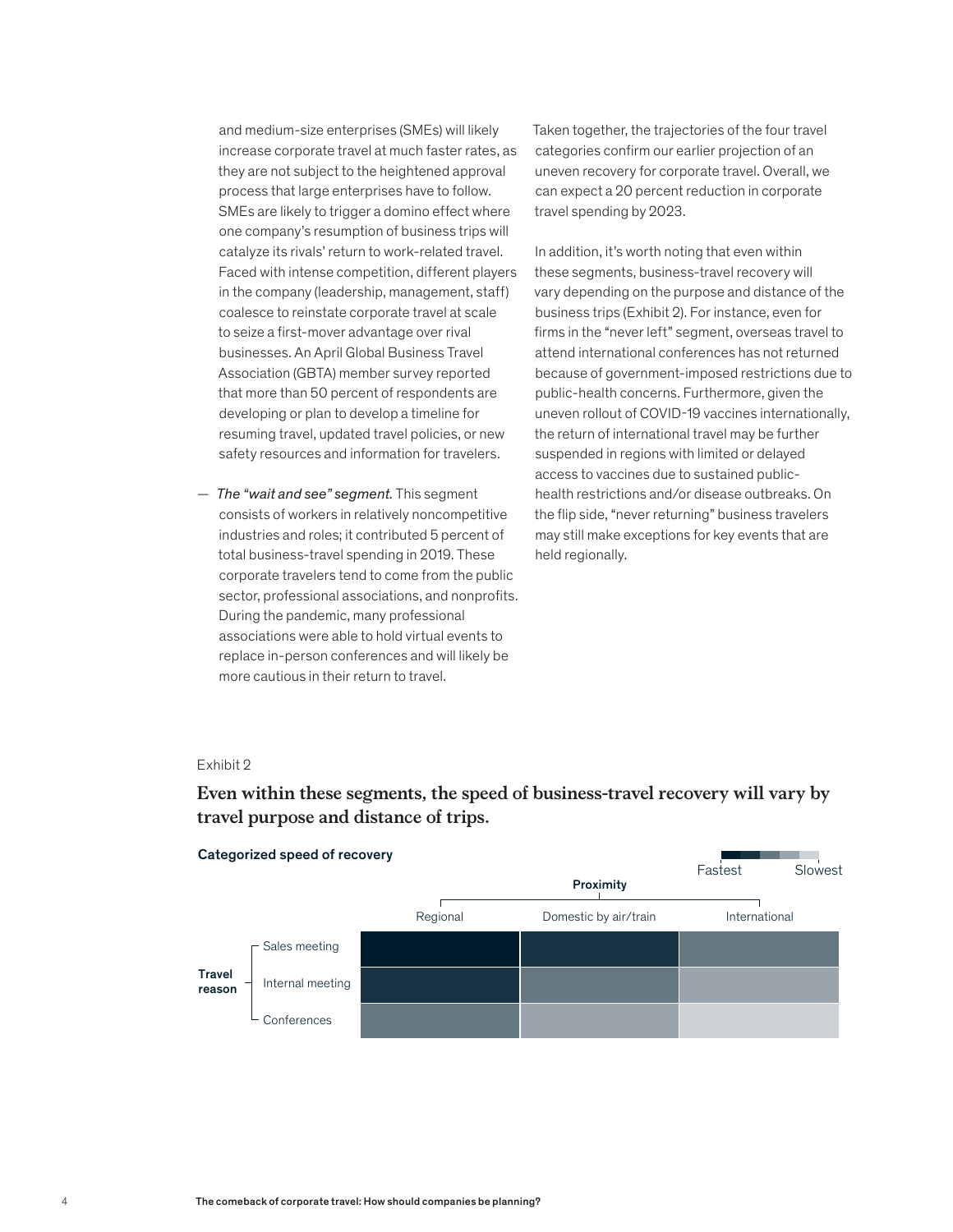In the United States, a comparison of a multinational conglomerate's internal and external travel spend and that of a private health insurer provides an example of how the recovery trajectory may differ from business to business (Exhibit 3). Internal travel encompasses trips taken for intracompany purposes, where employees participate in activities such as training, team building, or inspection of field operations. External travel, on the other hand, refers to trips employees take for engagements outside the company, including in-person meetings with clients and suppliers, trade conferences, and customer sales calls.

The multinational conglomerate we examined, a manufacturer of building products, had a total travel spend in 2019 of around \$80 million. As a customerdriven business, the company spends the majority of its travel expenses on external travel. Much of this falls into the FOMO segment, which is already recovering at a faster pace this year relative to internal travel even though the overall travel expenditure remains depressed. The bulk of its internal travel was for the purposes of internal

collaboration in 2019, a third of which is expected to be permanently eliminated, while the rest should gradually return over the rest of this year and 2022.

On the other hand, travel recovery has unfolded rather differently for the health insurer. In 2019, it spent a larger portion of its travel budget on internal conventions, sales-leader celebrations, and crossstate executive meetings and collaborations. Most of these trips were part of the client-facing "never left" segment, which has returned to regular travel more quickly than other segments have. As the company tentatively restarted its business trips, this "never left" cohort was the priority. While overall travel spend is expected to be only 10 percent of 2019 levels, 80 percent of it would go to internal travel. External travel for the most part will remain suspended in 2021, given the restrictions on visiting customers that are based mainly in hospitals and healthcare facilities. By 2023, the company is planning to fully recover its internal travel spend, although it is still debating whether it is necessary to visit suppliers in person.

#### Exhibit 3

### Each company's travel-recovery trajectory will look different.



Source: McKinsey interviews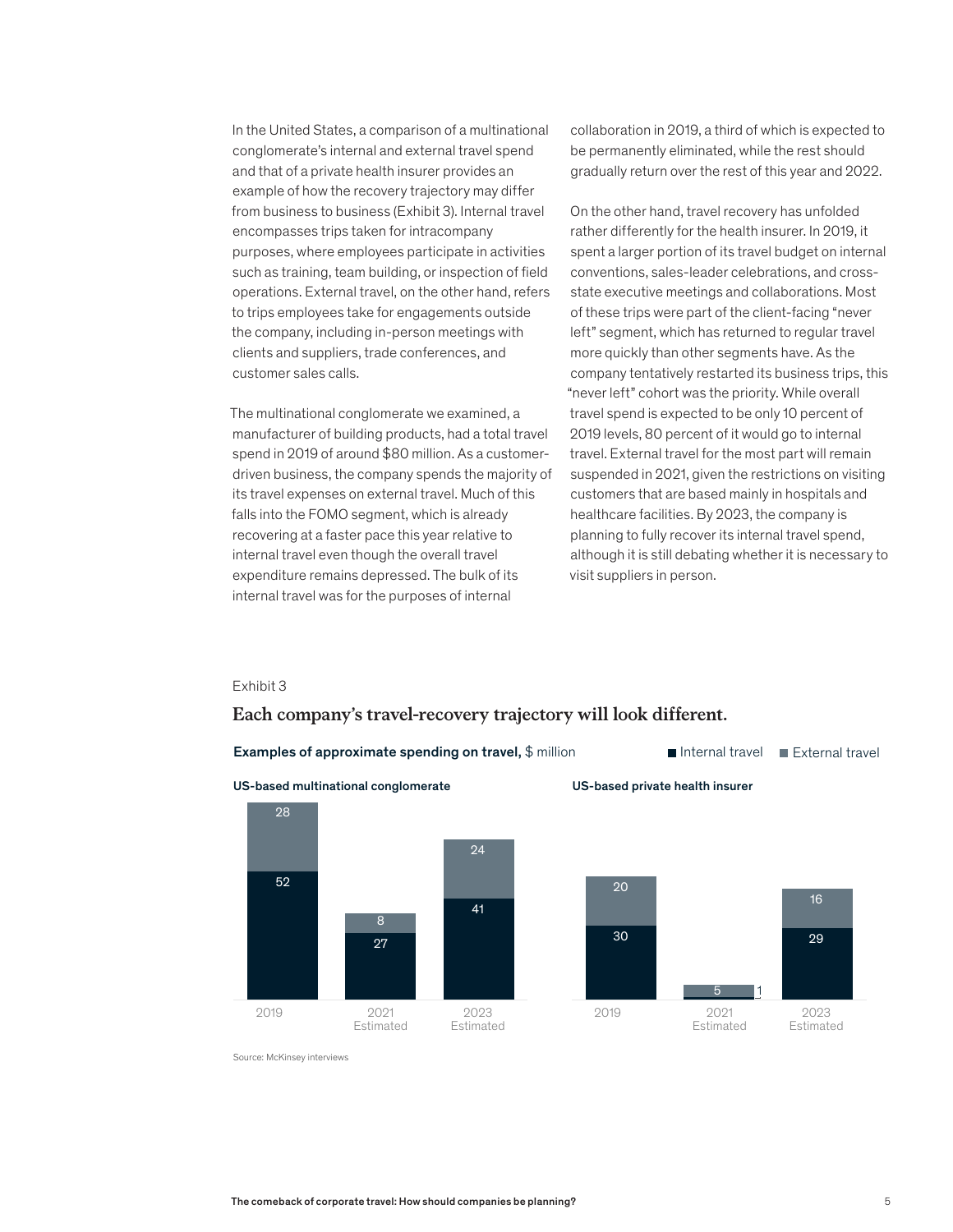#### **Approaching the future of corporate travel: Four steps**

Charting a safe and effective road map for future corporate travel requires all players to collaborate. Key players in the ecosystem—suppliers (including airlines, hotels, car-rental and rideshare companies), corporate-travel planners, travel intermediaries such as online travel agencies (OTAs), globaldistribution-system (GDS) providers, and travelers themselves—need to master four critical skills: leveraging real-time data, planning with agility, aiming for comfort and safety, and communicating with clarity.

#### Leverage real-time data

Planning for the future can feel like flying through a fog of uncertainty, which makes it even more important for players to leverage real-time data to inform their decision making. Organizations could invest in data capabilities to identify and monitor the first signs of an acceleration in business travel.

OTAs and GDS providers may be worth exploring as new data sources. Travel intermediaries such as these are uniquely situated to provide aggregate data for each industry. For instance, they can inform a corporate-travel planner how many seats are being booked by the rest of the company's sector, signaling whether the company is ahead of or behind the curve. Many corporate-travel planners are also concerned about the fluctuations in the cost and availability of tickets, given the volatility of flight schedules during this time. Intermediaries can provide data that suggest which flights are more likely to stay on an airline's schedule, helping clients build more agility into their decision making. Intermediaries may be able to create a new revenue stream from these data.

Real-time data also help suppliers of corporate travel, such as air carriers and hotels, become more agile. As corporate travel returns, these suppliers will need to deploy the right resources in real time to match demand, which may shift abruptly. For example, one airline made a costly mistake by being unprepared for the sudden spike in demand for leisure flights over the recent Easter holiday. As recovery will likely be uneven, airlines will have to figure out how to have aircraft, pilots, and crew on standby so they can increase capacity quickly whenever there's a need. Organizations can meet regularly to discuss data-driven insights and align on next steps.

#### Embed agility into planning

It pays to have a detailed plan and strategy for different recovery scenarios in place. When demand picks up, many firms may find that they don't have the time to pause and think through their strategies.

When it comes to organizing business trips for employees, corporate-travel planners will need to take into account four considerations:

- First, the factors that affect whether corporate travel should increase: for example, local and regional infection levels, customer demand, and competitive actions.
- Second, the relevant data sources used to evaluate these factors: these could include public-health indicators, customer surveys, data from travel partners on industry trends and competitor behavior, and real-time pricing from GDSs consistent with typical corporate agreements, even as airline-fare classes go through realignments.
- Third, company policies on business travel: What distance-based policies should staff adhere to? Should they use rental cars, rideshares, taxis, or flights? When should they wear masks or engage in group gatherings? How (and should) companies distinguish between what activities vaccinated and unvaccinated employees can participate in?
- Fourth, information needed by travelers: this includes websites, travel help desks, and messaging.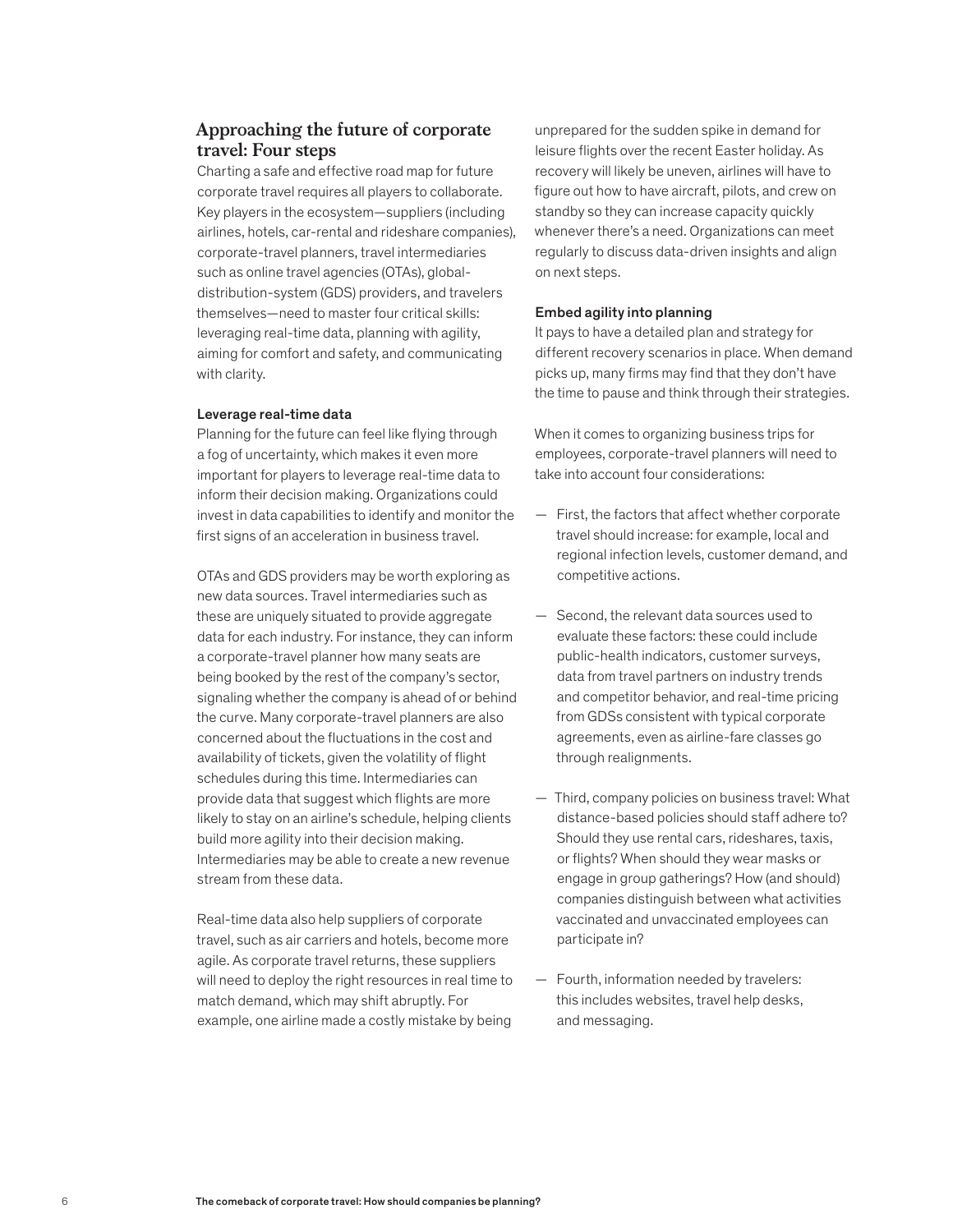# **Planning for the future can feel like flying through a fog of uncertainty, which makes it even more important for players to leverage real-time data to inform their decision making.**

A US health-products wholesaler and manufacturer provides an example of how these considerations work together. Currently, the company's factories are open, while corporate offices remain closed and corporate travel is at a standstill. The company recently decided to stage-gate the resumption of corporate travel, starting with executives. Critical sales meetings and conferences will be in the next wave of business trips, followed by general sales and internal corporate activities, and finally, internal training and events. The level of corporate travel varies by state, based on local infection and vaccination rates. The company also set up tracking codes in its customer-relationship-management system to monitor when sales are won or lost due to competitive travel, which involved working with its corporate travel agent to get data on corporatetravel bookings.

The company instituted different policies for each level, including when masks must be worn, the permitted group size for indoor gatherings, and what lodging choices should be made (for example, home shares are avoided for safety and sanitation reasons). The company is developing internal brochures and a communications plan to keep its employees informed.

#### Personalize experiences based on safety and comfort

Safety and comfort are crucial elements in the travel experience, and they can sometimes pull in opposite directions. More can be done to bridge this gap. Both

employers and travel companies could find ways to give passengers peace of mind and improve comfort and convenience. The guiding principle here is giving the traveler greater control over decisions that affect their sense of comfort and security.

For instance, airlines can personalize flight experiences by improving the functionality of their mobile apps to allow passengers to preorder their meals and snacks or make special requests. Hotels may let guests decide on the frequency and timing of housekeeping. They might consider offering initiatives that improve guests' physical and mental well-being, for example, by offering virtual trainers to guide meditation or fitness practices. Suppliers could also consider offering radically transparent flexibility policies and allow customers a greater range of options with different associated fees for cancellations and changes.

#### Communicate with clarity

Even the most seasoned travelers have to accept that traveling has changed. Masks have become ubiquitous, and border restrictions, boarding procedures, and hygiene requirements seem to be ever changing. It's critical that organizations communicate clearly what their corporate-travel policies are at any given moment in time, for every stage of the journey—from pre- to post-trip.